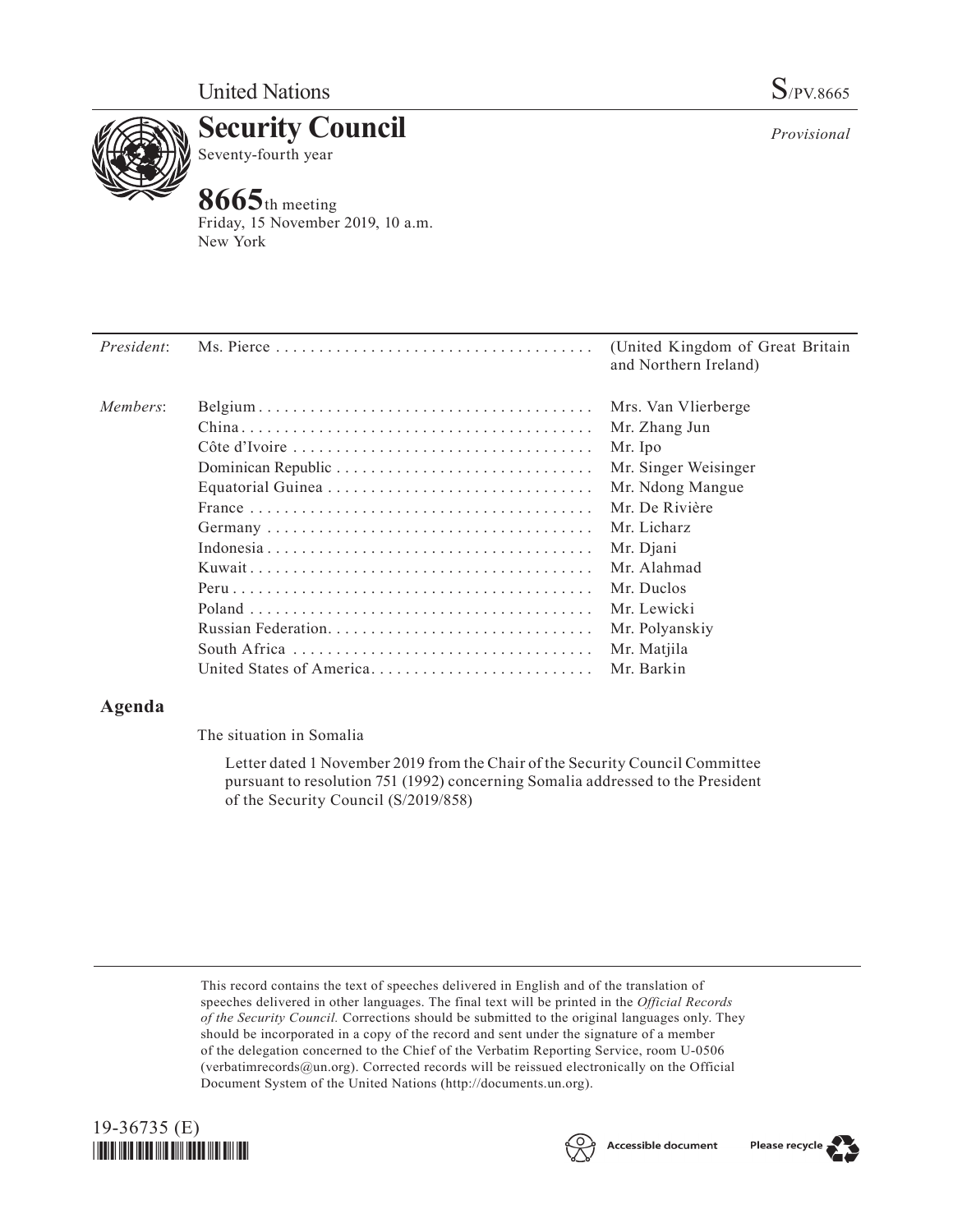*The meeting was called to order at 10.05 a.m.*

#### **Adoption of the agenda**

*The agenda was adopted.*

### **The situation in Somalia**

**Letter dated 1 November 2019 from the Chair of the Security Council Committee pursuant to resolution 751 (1992) concerning Somalia addressed to the President of the Security Council (S/2019/858)**

**The President**: In accordance with rule 37 of the Council's provisional rules of procedure, I invite the representative of Somalia to participate in this meeting.

The Security Council will now begin its consideration of the item on its agenda.

Members of the Council have before them document S/2019/880, which contains the text of a draft resolution submitted by the United Kingdom of Great Britain and Northern Ireland. I wish to draw the attention of Council members to document S/2019/858, which contains a letter dated 1 November 2019 from the Chair of the Security Council Committee pursuant to resolution 751 (1992) concerning Somalia addressed to the President of the Security Council.

The Council is ready to proceed to the vote on the draft resolution before it. I shall put the draft resolution to the vote now.

*A vote was taken by show of hands.*

*In favour*:

Belgium, Côte d'Ivoire, Dominican Republic, France, Germany, Indonesia, Kuwait, Peru, Poland, South Africa, United Kingdom of Great Britain and Northern Ireland, United States of America

*Against*:

None

#### *Abstaining*:

China, Equatorial Guinea, Russian Federation

**The President**: The draft resolution received 12 votes in favour, none against and 3 abstentions. The draft resolution is adopted as resolution 2498 (2019).

I now give the floor to those members of the Council who wish to make statements after the voting.

**Mr. Polyanskiy** (Russian Federation) (*spoke in Russian*): The Russian Federation was compelled to abstain in the voting on resolution 2498 (2019), extending the sanctions against Somalia. We agree that the situation in that country in the Horn of Africa remains tumultuous. We took an active part in the efforts to identify and clarify the provisions of the Somali arms embargo. We hope that this and other measures provided for in the resolution will help to normalize the situation and eradicate the terrorist threat posed principally by Al-Shabaab.

However, we remain concerned about some of the resolution's wording. Specifically, we believe that including language on Djibouti and Eritrea in the text of a Security Council document on the Somali sanctions regime is not justified. We would like to point out that last year we in the Council lifted restrictions on Eritrea. The situation of the relations between Asmara and Djibouti does not pose a threat to international peace and security, and the settlement of outstanding issues between those two countries is a matter of bilateral diplomacy. We also regret the fact that the sponsor sought to overburden the document with human rights requirements. We want to emphasize once again that these issues do not come under the direct purview of either the Security Council or the Committee pursuant to resolution 751 (1992) concerning Somalia. There is a specific body for discussing them, and that is the Human Rights Council. We once again call for respecting the division of labour in the United Nations.

In conclusion, I would like to express our significant concerns about the artificially created time pressure in the process of drafting the resolution. The result was that Council members were put in the difficult position of having to agree on an important text in a big hurry, while racing against the clock, despite the fact that it had undergone serious, substantive changes compared with last year's. My delegation made every effort to save the situation and preserve the consensus in support of the document, which is so essential for our Somali friends. We deeply regret that our suggestions were not heeded, and we hope that our British colleagues will draw the necessary conclusions so that the situation is not repeated.

**Mr. Zhang Jun** (China) (*spoke in Chinese*): The situation in Somalia remains generally stable at present. The Federal Government has actively promoted national reconstruction and made important progress on the political, economic and security fronts.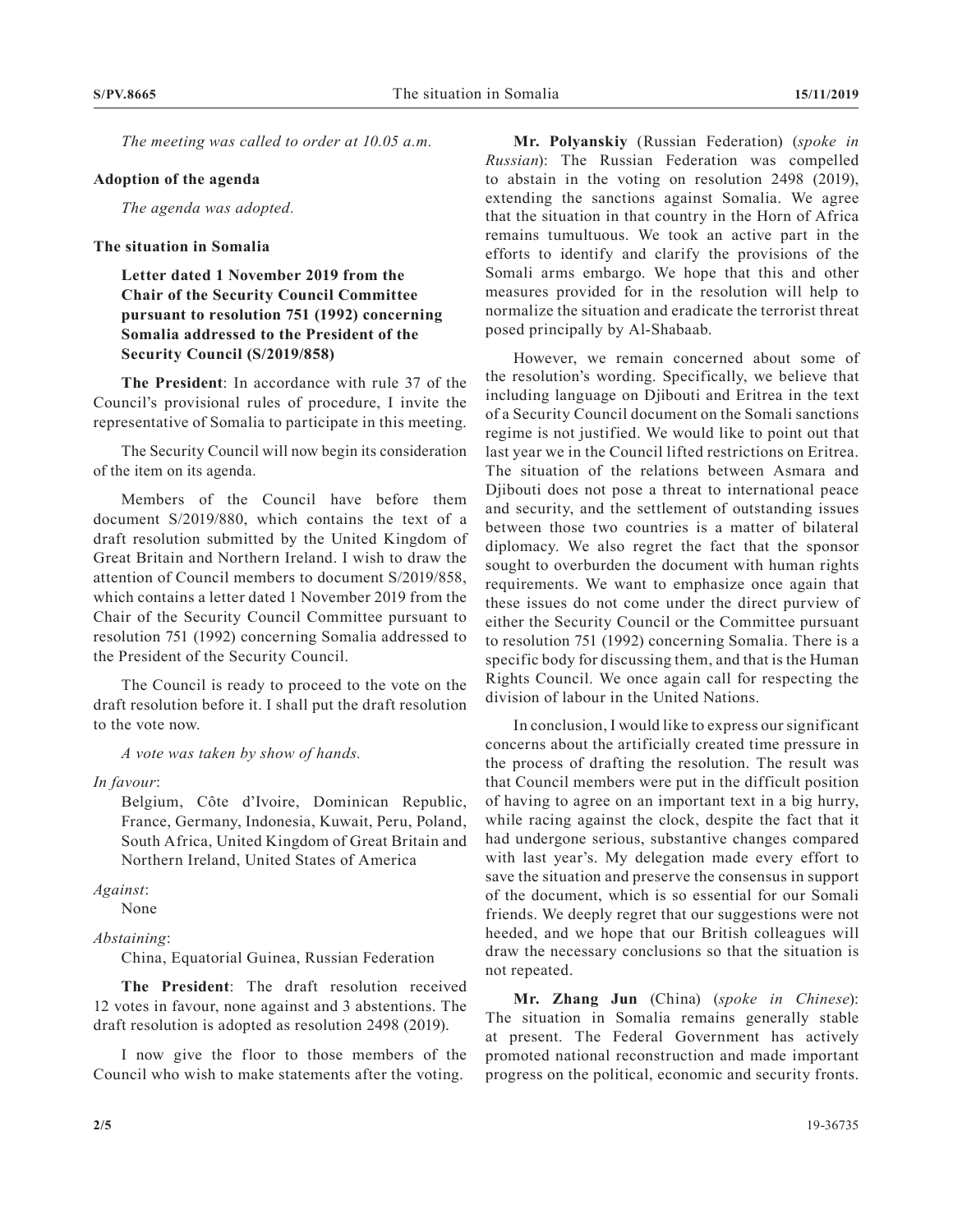However, achieving lasting peace in Somalia remains a challenge. The international community and the Security Council should continue to provide support and assistance to Somalia in keeping with the principle of Somali leadership and ownership.

The Council has just adopted resolution 2498 (2019). China participated actively in the consultations on the draft resolution to renew the mandate of the Somalia Sanctions Committee and put forward reasonable recommendations and proposals in a constructive manner, based on the needs of the country concerned. We have noted the efforts of the penholder and the improvements made to the text, but some of our proposals were not adopted, regrettably. China still has concerns about some of the content, and we were compelled to abstain in the voting.

China believes that the current situation in the Horn of Africa is steadily improving and is at a new stage of development. The relationship between Djibouti and Eritrea does not pose a threat to international and regional peace and security. Both countries are committed to normalizing relations and have made great efforts to that end. The Security Council and the international community should recognize that, acknowledge their efforts and, based on respect for the sovereignty of the two countries, provide assistance in good faith to avoid imposing a solution. The alternative will only be counterproductive.

With regard to human rights, China has always believed that human rights issues should be discussed in specialized bodies, such as the Human Rights Council. The Security Council is not the appropriate forum to discuss human rights issues. The Council should abide by its mandate and focus on issues related to international peace and security, including in the work of its subsidiary bodies, where the same principle applies.

The relevant text of the resolution may set a bad precedent and affect the Council's deliberations on the issue of Somali sanctions. China has reservations in that regard. China hopes that the Council will conduct extensive consultations on draft resolutions in future and avoid hastily putting them to a vote in order to achieve maximum consensus.

**Mr. Ndong Mangue** (Equatorial Guinea) (*spoke in Spanish*): This morning the Security Council has just adopted resolution 2498 (2019), by which it renews the sanctions on Somalia. My delegation supports the Panel of Experts on Somalia and welcomes its hard work in helping to improve the security situation in Somalia and the Horn of Africa. We encourage it to do its utmost to always work in coordination with the Somali authorities.

However, the Republic of Equatorial Guinea abstained in the voting on the resolution, since we believe that the negotiating process that led to its adoption was not sufficiently extensive to take into account certain important considerations that our delegation shared with some members. Our request sought to achieve a balanced text that reflected the various proposals and was in line with the current political situation in the Horn of Africa. We would have liked that issues not directly related to the resolution not be mentioned in it.

**Mr. Alahmad** (Kuwait) (*spoke in Arabic*): At the outset, we welcome the adoption of resolution 2498 (2019), which renews the sanctions on Somalia for one year. We thank the United Kingdom, the penholder, for its transparent approach and constructive cooperation throughout the negotiations. Renewal reflects the importance of continuing to support Somalia at this crucial phase in its history. We hope that the coming period will see progress in terms of monitoring implementation of the sanctions.

At the same time, we also applaud the efforts of the Federal Government of Somalia to pave the way towards general elections in 2020 and 2021. We call on all Somali parties to join efforts in order to overcome barriers that hamper social, political and economic integration and improvements in the security situation and to prioritize national interests above all else. In that context, we hope to continue our shared vision of assisting the Somali people in building a united federal State that protects the fundamental freedoms and human rights of all citizens.

In conclusion, we reiterate our call for respect for the independence, territorial integrity and sovereignty of Somalia. We call on the international community to continue its political and financial support to the Federal Government of Somalia to enable it to rebuild the State and restore stability.

**Mrs. Van Vlierberge** (Belgium) (*spoke in French*): Belgium welcomes the adoption of resolution 2498 (2019), which extends the partial lifting of the embargo to support security sector reform in Somalia. The sanctions regime contributes to the fight against Al-Shabaab and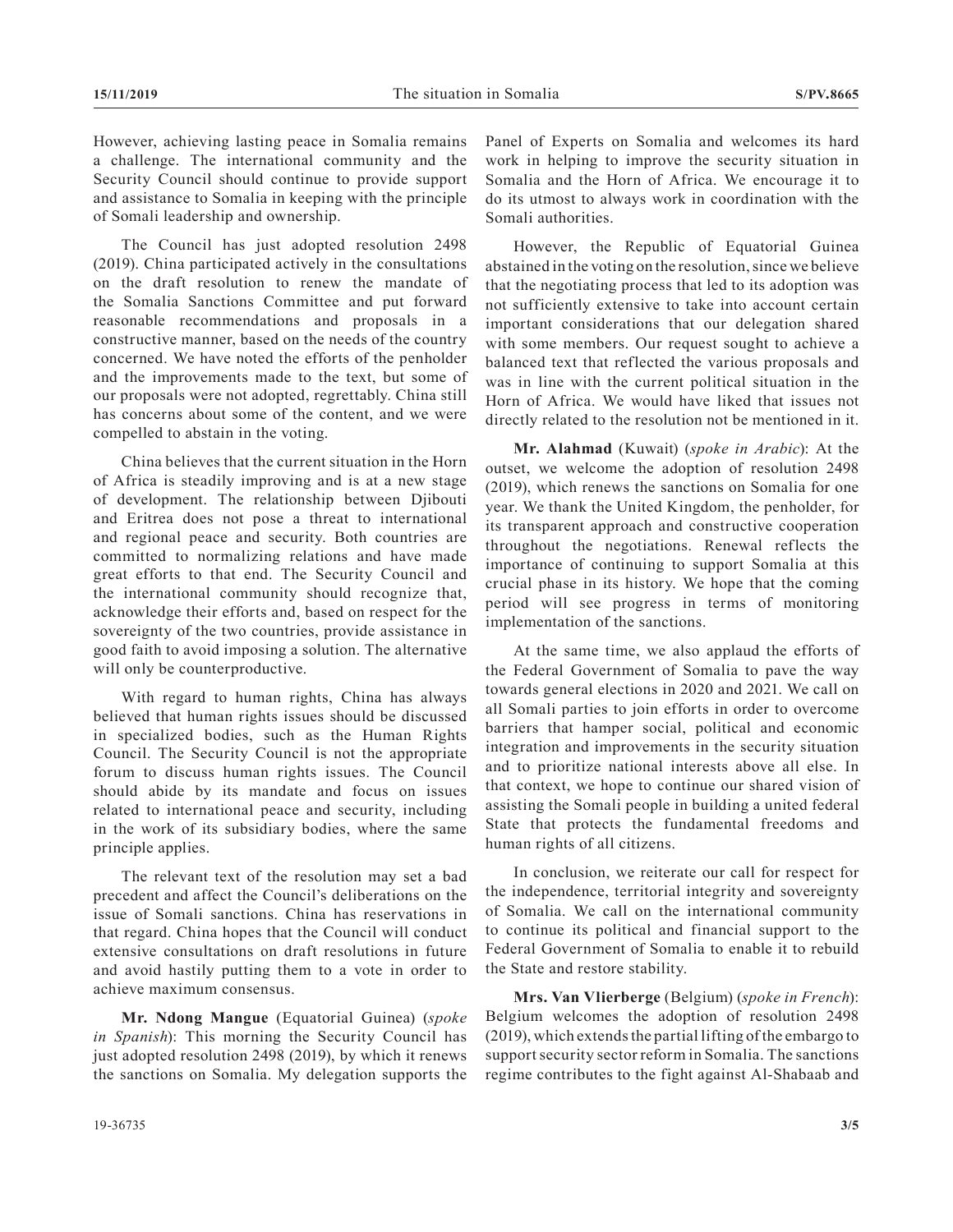to countering threats to peace and security in Somalia, which also affect the neighbouring countries.

Belgium welcomes the efforts made by the United Kingdom penholder to update the embargo measures in order to enhance their transparency and to take into account the threat posed by improvised explosive devices. We also welcome the clear language emphasizing the need for the sanctions committee to exchange information with the Special Representative of the Secretary-General for Children and Armed Conflict, the Special Representative for Sexual Violence in Conflict and the Office of the High Commissioner for Human Rights.

The resolution also renews the mandate of the Panel of Experts on Somalia, and we call on the Federal Government of Somalia to resume cooperation with the experts, which should enable us to work together towards the common goal of peace and security in Somalia.

**The President**: I give the floor to the representative of Somalia.

**Mr. Osman** (Somalia): Allow me to congratulate you, Madam President, on your presidency of the Security Council for this month. I would also like to commend your predecessor, the Permanent Representative of South Africa, my brother Ambassador Jerry Matjila, for his exemplary leadership in guiding the work of the Council in the month of October.

We take note with a reservation regarding resolution 2498 (2019) just adopted, which renews the sanctions regime on Somalia. We regret that important inputs were not considered so as to reach consensus. The Federal Government of Somalia goes on record again in seeking the lifting of the sanctions imposed on Somalia since 1992. In that regard, I would like to raise the following four points.

First, the sanctions imposed on Somalia constitute the longest-standing United Nations sanctions regime with the broadest mandate. Not only do the measures of this outdated Somali sanctions regime fall short in taking into account the Somali positive new reality on the ground but they are also not properly aligned with the Federal Government's flagship policy of rebuilding a unified and sufficiently equipped Somali National Army capable of safeguarding our people and territory.

Despite our belief that sanctions are flawed in principle, they continue to be imposed on Somalia without any clearly defined benchmarks to attain the full lifting of the sanctions. We welcome the visit by the Secretary-General's technical assessment mission to Mogadishu in June to conduct a review of the arms embargo. We have taken the team's recommendations on board.

Secondly, as the Council is aware, the terrorist group Al-Shabaab remains a serious threat to the peace and stability of Somalia and of the region. The international community has generously spent millions of dollars on the United Nations Somalia and Eritrea Monitoring Group and the Panel of Experts on Somalia for the past decade. We firmly believe that that is not sustainable and will not properly address the root cause of the problem. Since we have limited capacity for securing the remote areas along our borders, we call our partners to invest in improving our Government's capacity in border control to curb the flows of foreign fighters and illegal weapons, as well as other resources. It is our main responsibility to monitor and safeguard our borders.

Thirdly, the military base in Berbera continues to be in clear violation of Somali sovereignty and territorial integrity and contravenes the relevant Security Council resolutions. I take this opportunity to commend the Council for taking my Government's complaint on board with regard to the build-up of the military in Berbera. We welcome the Council's ongoing offer of efforts to swiftly address those blatant violations.

Fourthly, the best practice in monitoring a United Nations arms embargo is to include expertise regarding the subject matter and use evidence-based reporting with a reasonable standard of proof. However, there seems to be very little consideration given to such a practice today. Although the number of panellists on the Panel of Experts on Somalia is one of the largest among United Nations sanctions regimes, the quality of their work and reports remains mixed due to their questionable level of technical professionalism and regional expertise. And yet the Panel continues to report false accusations, claims and gossip, undermining our reform efforts and our fight against the terrorist group Al-Shabaab.

The Federal Government of Somalia will not tolerate the naming of Somali individuals and business enterprises in past, current or future Panel of Experts reports without a reasonable standard of proof. In that regard, in order to pave the way for future collaboration,